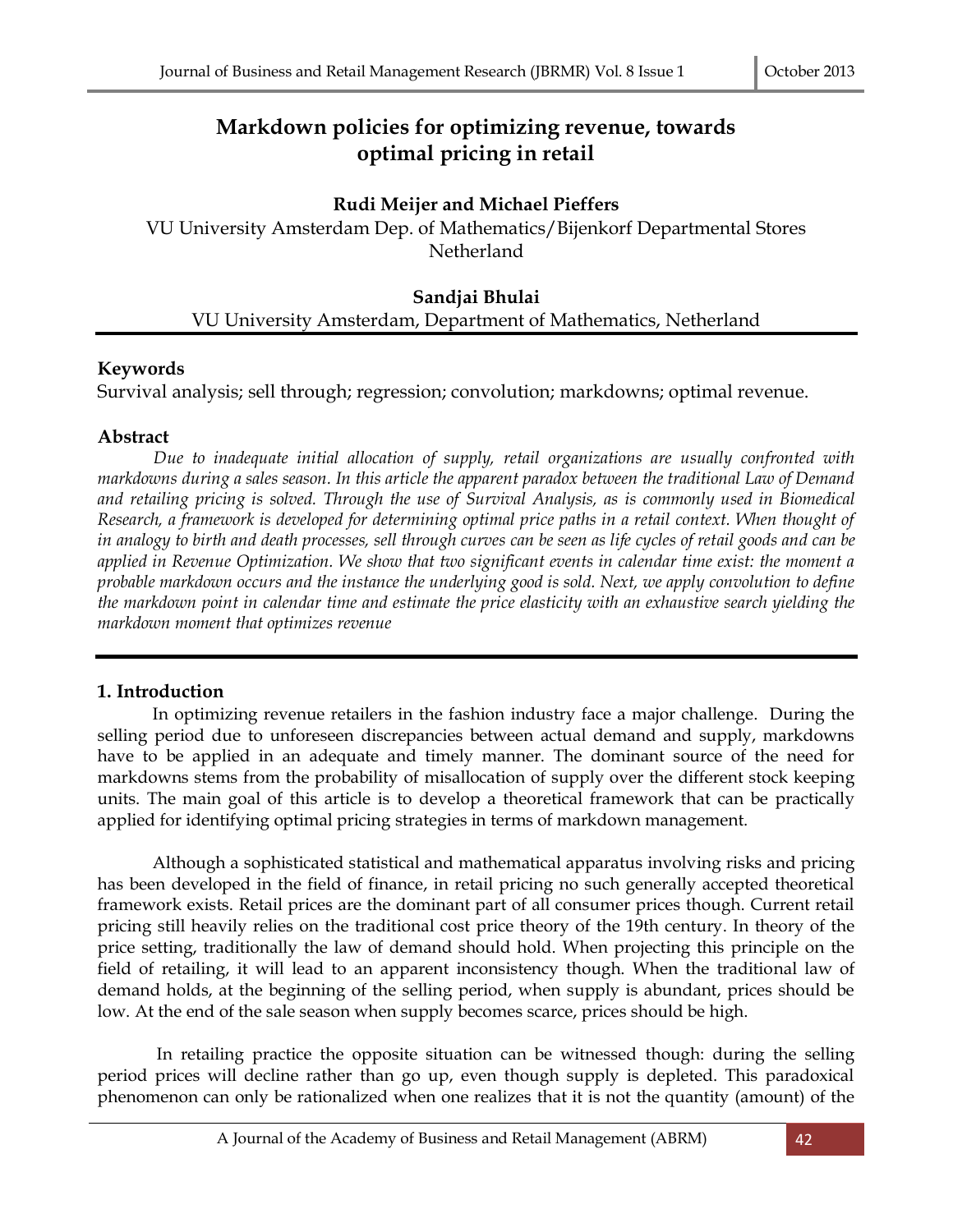supply that determines the retail price but the allocation and risks involved of the supply that determine the retail price. By taking the risks in to account, as is addressed in survival analysis, different price levels during a selling period can be justified. Given the law of demand the estimates of the price elasticities should still be negative.

In retail it is common to measure performance in terms of sell through. Related to calendar time we form sell through curves which are guided by the same statistical principles as survival curves used in biomedical research. The careful approach in biomedical research to derive unbiased estimates is also applied to the sell through curves used in retail. Through the use of Cox regression, hazard rates for different characteristics of the products are identified. Next, spline regression is used to find the price elasticity parameter related to the markdown moment. Once estimates for the parameters are found, we develop a revenue formula. Given the revenue formulation it is possible to optimize the revenue for a stock keeping unit by an exhaustive search for the optimal markdown moment (Gosavi, 2003). In the univariate case we do not need the more sophisticated approach like Markov Decision Processes (MDPs) where we have competitive risks and we cannot use an exhaustive search for the optimum. A retail selling period covers about 200 days at most and therefore poses no real challenge for today's computing power.

Both survival analysis as pricing in finance are founded in martingale theory and related stochastic calculus*.* (Aalen, et al., 2009)(Flemming & Harrington, 2005)(Gill, 1984)(Gjessing, et al., 2008)(Kalbfleisch & Prentice, 2002)*.* We will make extensive use of the results but in this article no mathematical rigor is attempted, rather the chain of arguments will be intuitive and results are graphically presented to elucidate the results. Martingale theory is rooted in the idea of a fair game and is as such a model, a guarantee for the unbiasedness of the estimates.

## **2. The revenue formulation**

We start with a revenue formulation for optimal markdown policies. In the following paragraphs the different elements of the revenue formula are clarified and we demonstrate how to derive the optimal markdown moment given the price elasticity that gives rise to the optimal revenue.

$$
R = \int\limits_0^t \left\{ \left[ 1 - S_0^{\exp(\beta x)} \right] \left[ \sigma L N \left[ \frac{\widehat{H}_0}{H_0} \right] + \bar{p} + \frac{1}{2} \alpha (t - \tau) t \right] \right\} dt - c p.
$$

Here, the notation is given by:

| R                                                             | Retail revenue                                                           |
|---------------------------------------------------------------|--------------------------------------------------------------------------|
| $\left[1 - S_0^{\exp(\beta x)}\right]$ The sell through curve |                                                                          |
| exp(bx)                                                       | $\beta$ stock keeping unit allocation regression parameter (color, size) |
| σ                                                             | Supply price variation                                                   |
| $\frac{H_0}{\widehat{H}_0}$                                   | change of measurement of base hazard                                     |
| α                                                             | Price elasticity parameter                                               |
| $t-\tau$                                                      | convolution in calendar time, $\tau$ optimal moment for markdowns        |
| t                                                             | calendar time                                                            |
| $\bar{p}$                                                     | Average initial full retail price                                        |
| cр                                                            | Cost price                                                               |
|                                                               |                                                                          |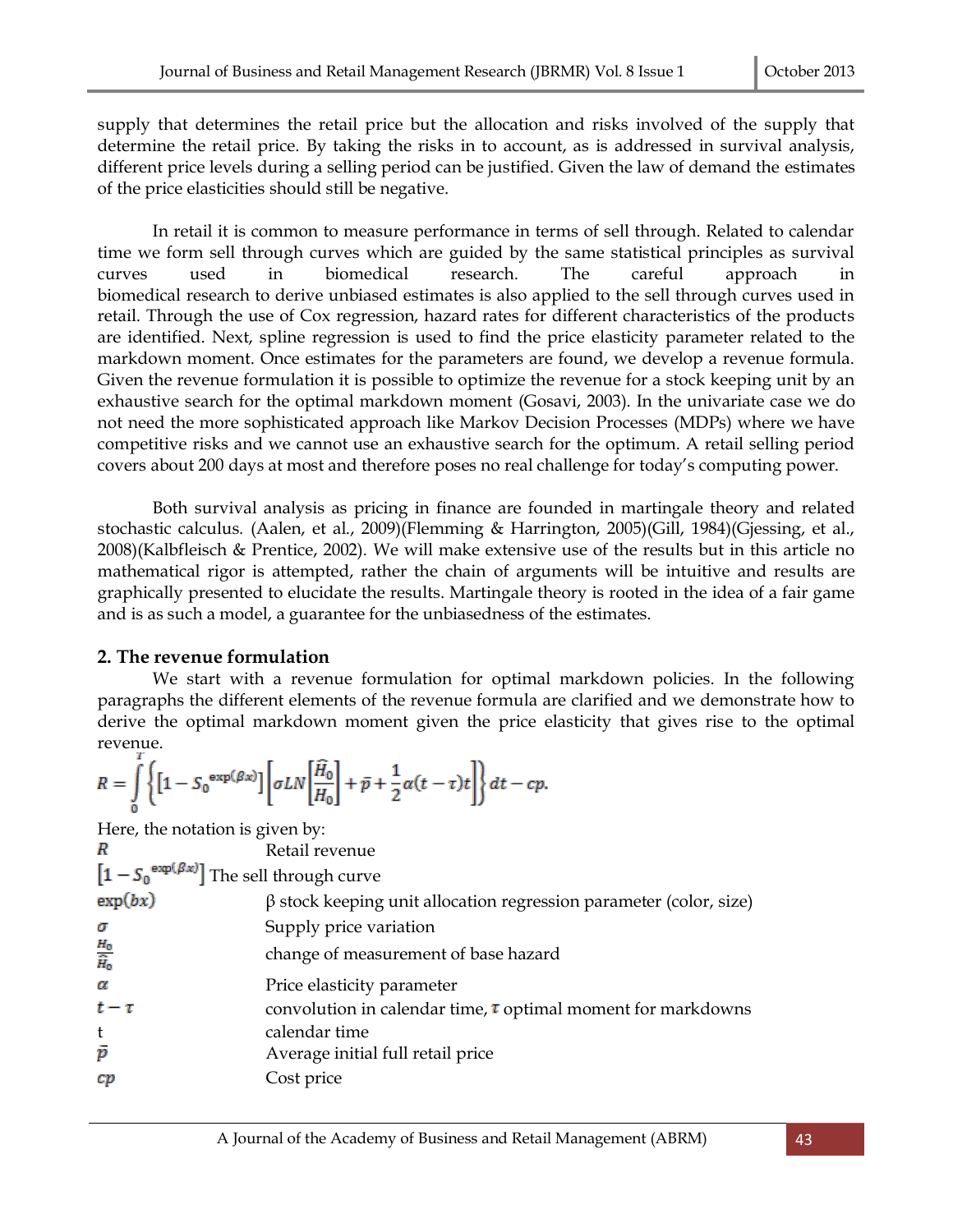## **3. The sell-through curve**

Sell through is used in a rather naïve way in retail practice. In retail no attempt is made to use sell through rates in a statistical way to get unbiased results as is done in biomedical research. Estimates of sell through are mostly pessimistic in event time and mostly optimistic in calendar time. Sell through is defined as the ratio of the cumulative products sold during calendar time and the inventory at the start of the season. The relation with survival analysis is clear when product life cycles are thought of in analogy to the life cycle of people. A 'birth' of a product is analogous to the moment the item becomes available for sale. Contrarily, the sale of a good can be considered as a 'death' of the concerning item. Hence by applying survival analysis to retail goods, one can determine the 'expected life span' of the concerning items. Survival analysis treats careful attention to censored cases and the so-called left truncation. In retail, left truncation is primarily caused by delayed entries of the products on the shopping floor. Because of the delayed entries every product has its own event time than can be different from calendar time. The sell through is measured in calendar time. The difference between event and calendar time while related gives a change of measurement when we derive our revenue curve.

Let us start with an example that explains why it is important to follow survival analysis to estimate the sell through for retail products. The example is inspired by the survival lecture notes from Daowen Zhang(Zhang, 2005).

| Table1                                  |                                |                                             |                              |                                    |                           |                         |                                                          |                                 |
|-----------------------------------------|--------------------------------|---------------------------------------------|------------------------------|------------------------------------|---------------------------|-------------------------|----------------------------------------------------------|---------------------------------|
| Interval<br><i>Start</i><br><b>Time</b> | Number<br>Entering<br>Interval | Number<br>Withdrawing<br>during<br>Interval | Number<br>Exposed<br>to Risk | Number<br>οf<br>Terminal<br>Events | Proportion<br>Terminating | Proportion<br>Surviving | Cumulative<br>Proportion<br>Surviving<br>End<br>Interval | SellThrough<br>at<br>$\sigma f$ |
| $\mathbf{0}$                            | 10.315                         | 204                                         | 10.213                       | 2.182                              | 0,21                      | 0,79                    | 0,79                                                     | 0,21                            |
| 20                                      | 7.929                          | 380                                         | 7.739                        | 1.254                              | 0,16                      | 0,84                    | 0,66                                                     | 0,34                            |
| 40                                      | 6.295                          | 386                                         | 6.102                        | 707                                | 0,12                      | 0,88                    | 0,58                                                     | 0,42                            |
| 60                                      | 5.202                          | $\boldsymbol{0}$                            | 5.202                        | 1.660                              | 0,32                      | 0,68                    | 0,40                                                     | 0,60                            |
| 80                                      | 3.542                          | 82                                          | 3.501                        | 670                                | 0,19                      | 0,81                    | 0,32                                                     | 0,68                            |
| 100                                     | 2.790                          | $\boldsymbol{0}$                            | 2.790                        | 537                                | 0,19                      | 0,81                    | 0,26                                                     | 0,74                            |
| 120                                     | 2.253                          | 107                                         | 2.200                        | 521                                | 0,24                      | 0,76                    | 0,20                                                     | 0,80                            |
| 140                                     | 1.625                          | 168                                         | 1.541                        | 385                                | 0,25                      | 0,75                    | 0,15                                                     | 0,85                            |
| 160                                     | 1.072                          | 183                                         | 981                          | 221                                | 0,23                      | 0,77                    | 0,11                                                     | 0,89                            |
| 180                                     | 668                            | 374                                         | 481                          | 119                                | 0,25                      | 0,75                    | 0,09                                                     | 0,91                            |
| 200<br><b>TIA THAT</b>                  | 175                            | 140                                         | 105                          | 35                                 | 0,33                      | 0,67                    | 0,06                                                     | 0,94                            |

### *Life Table*

The data have been grouped in 20 days intervals and the time is measured in event times.

We start with 10.315 in the product group 'Women's Fashion T-shirts 'at 68 different nondiscounted retail price levels. The numbers withdrawing means that we have no follow up for the article, it could be lost for administrative reasons, could be stolen, could be damaged and at the end of the season the article could still not be sold. These represent the censored cases in the analysis. We could ask the question: What is de sell through after 100 days?

Two naïve and incorrect answers are given by

1. 
$$
F(100) = P[T < 100] = \frac{7.010 \text{ solid in } 100 \text{ days}}{10.315 \text{ products}} = 68.0\%
$$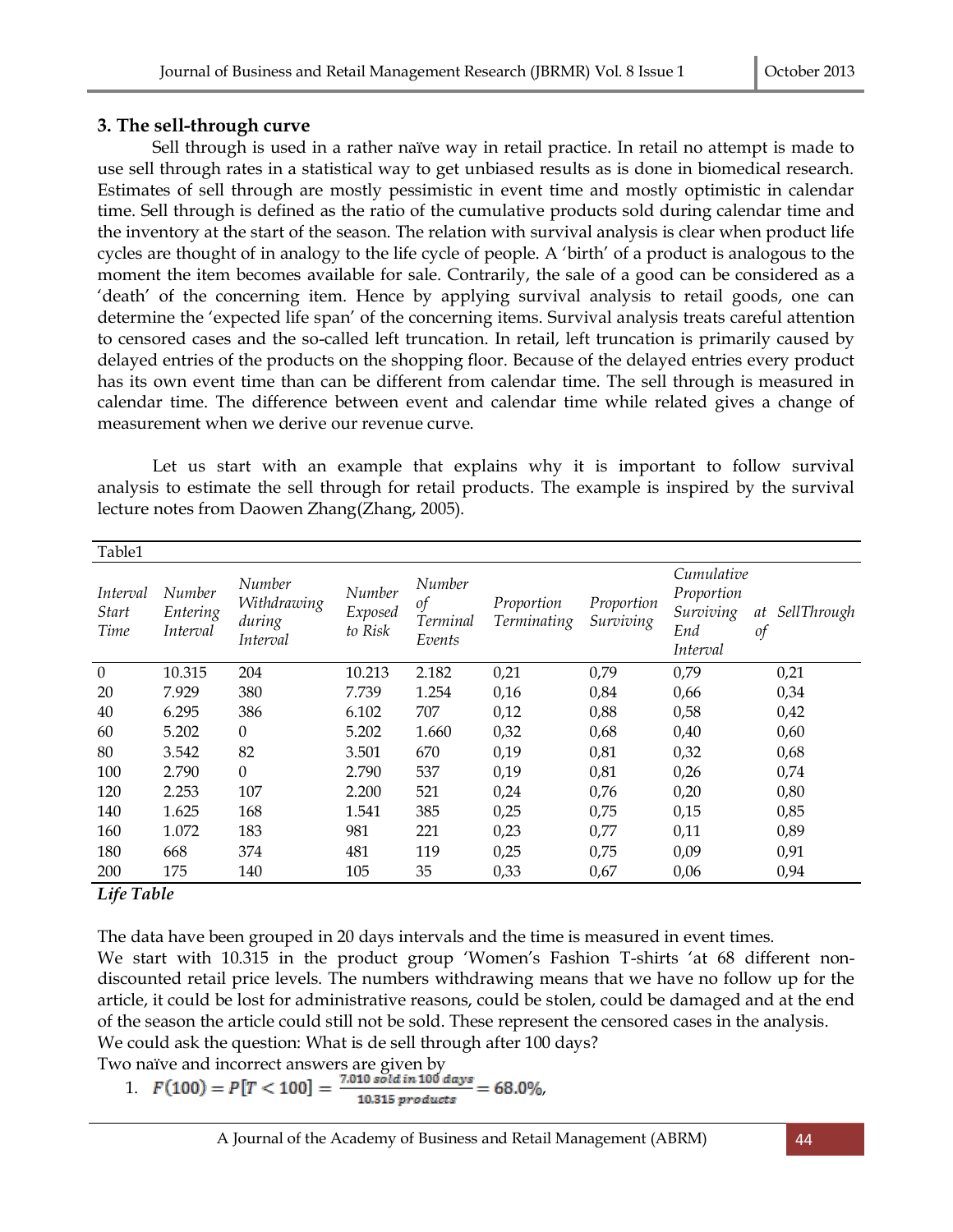- 2.  $F(100) = P[T < 100] = \frac{7.010 \, \text{solid in 100 days}}{10.315 1.052 \, \text{with} \text{drawn in 100 days}} = 75.7\%$ .
- 1. The first answer would be correct if all censoring occurred after 100 days. This is not the case so the answer is too pessimistic; the real sell through rate after 100 days is 74%.
- 2. The second estimate would be correct if all the observations censored in 100 days were censored immediately upon entering the study. This estimate is too optimistic. This situation arises when we measure in calendar time.

Given the retail practice, the naïve estimated sell through rate is mostly too pessimistic measured in event time and measured in calendar time the naïve estimate sell through rate is too optimistic.

We want to measure the influences on the sell through for different stock keeping units like color and size and related price elasticities. In order to determine accurate and unbiased estimates for sell through, we use survival analysis in our research.



## **Figure1**

The analyzed data set contains 37 different price levels, 41 different colors and 5 sizes.

## **3.1. Cox regression**

We are interested in the time it takes to sell a product. We want to characterize the distribution of "time to event". Specifically, we are interested in the variations within the stock keeping units like color and size. The random variable T denotes the time to event. In survival analysis the distribution of T can be described in a number of equivalent ways. Notice that we start in event time as is usual in survival analysis.

• The cumulative distribution function  $F(t) = P[T \le t], t \ge 0$ ,  $f(t) = \frac{dF(t)}{dt}$ ,  $F(t) = \int_0^t f(u) du$ ;

function 
$$
F(t) = P[T \le t]
$$
,  $t \ge 0$ ,

• The survival function 
$$
S(t) = P[T \geq T] = 1 - F(t^{-})
$$
,

• The hazard function 
$$
\lambda(t) = \frac{\lim_{h \to 0} \frac{1}{h}}{p[T \ge t]} = \frac{f(t)}{s(t)}
$$

The hazard rate and the survival function are related by:<br> $S(t) = e^{-\int_0^t \lambda(u) du}$ .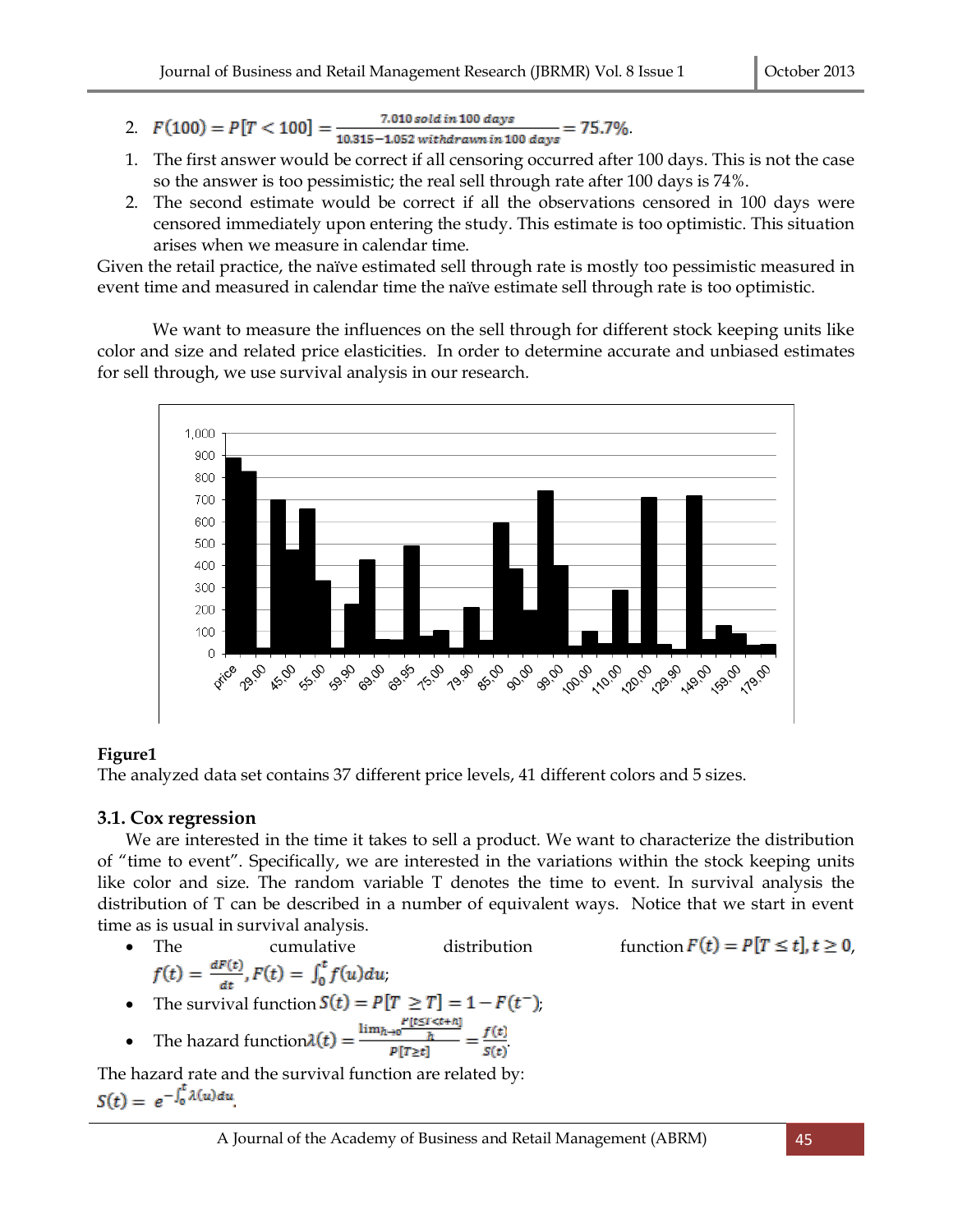A proportional hazards model looks like  $S(t|z) = [S_0(t)]^{\exp{(z^T\beta)}}$ 

This is the Cox-regression model in which we have a basic survival curve, the **z** is a p x 1 vector of covariates of the stock keeping units, and **β** is a p x 1 vector of regression factors to estimate. With the Cox-regression model we measure the influence of the covariate or factor on the survival function. For the stock keeping units there is just a factor with the value 1 if it is applied and 0 if it is not applied. Cox regression is a semi-parametric approach to survival analysis. The estimation of the parameters is done by partial maximum likelihood. Notice that no constant is estimated, the constant is absorbed in the baseline of the hazard. The base line is unspecified in the estimation procedure and that explains the use of partial information. For the estimation of the base line Breslow's procedure is used (SPSS Inc. , 2010).

In Figure 2, four sell through curves for four different colors are given. We immediately notice that the curves are proportional. The proportionality is a characteristic of the Cox-regression model. For proportionality we have independence of time. However, we are interested in the price markdowns; they are per definition time dependent covariant. The sell through curves should not be proportional. Cox regression gives the opportunity to incorporate time-dependent covariance but we have chosen to convolute the integral and so making explicit this time dependence of the markdowns on the sell through.

#### **3.2. Martingale residuals**

Please note that the role of the martingale residuals and the measured noise in normal regression differs. Given the Doob-Meyer condition, it is tempting to interpret the martingales residuals equally to the residuals in normal regression (Therneau & Grambsch, 2000). When measured noise in regression parameter estimation is not random, it will still capture some structure and can be used to find covariates that will further improve our model. This is not the case for the martingale residuals found in the Cox-regression though. Due to the counting process, the martingale residuals are inherent to the stochastic process. We will find the same outcomes as when deriving the formula for the supply price during the selling period.

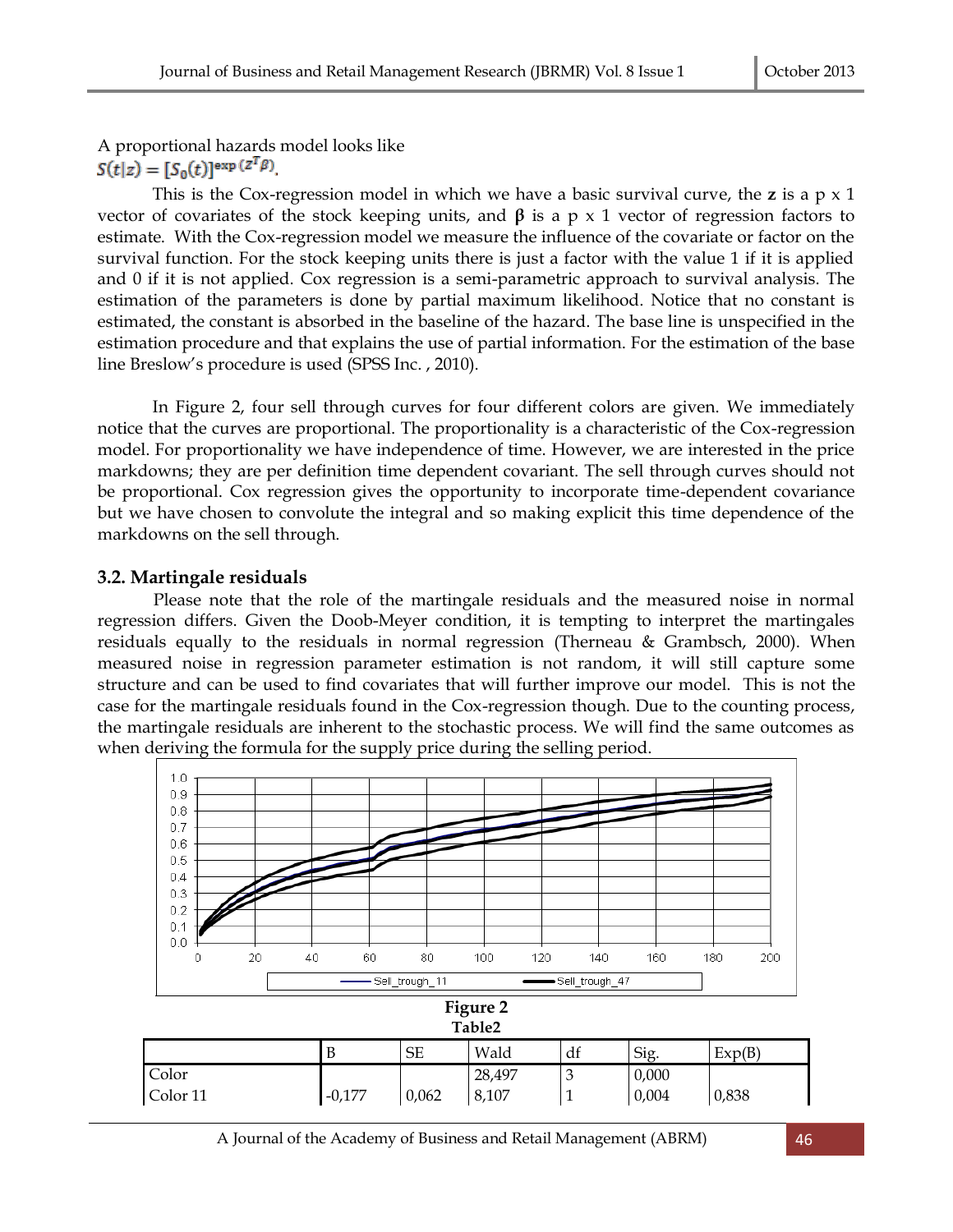| Color <sub>47</sub> | $-0,397$ | 0,075 | 27,698 |   | 0,000 | 0,673 |
|---------------------|----------|-------|--------|---|-------|-------|
| Color <sub>85</sub> | $-0,211$ | 0,068 | 9,660  |   | 0,002 | 0,809 |
| <b>Size</b>         |          |       | 50,270 | 4 | 0,000 |       |
| Size(1)             | $-0,059$ | 0,093 | 0,399  |   | 0,528 | 0,943 |
| Size(2)             | 0,128    | 0,067 | 3,720  |   | 0,054 | 1,137 |
| Size(3)             | 0,268    | 0,061 | 18,964 |   | 0,000 | 1,307 |
| Size(4)             | 0,358    | 0,062 | 33,299 |   | 0,000 | 1,431 |

## **Variables in the Equation**

In the table, B are the estimated coefficients. They are interpreted as the predicted change in the log hazard for the factorized values (0,1) in color and size. The variables SE are the standard errors of the estimated coefficients B, and Wald are the Wald statistics. If the df=1, the Wald statistic can be calculated as  $\left(\frac{B}{SE}\right)^2$ . It is used to test whether the estimated coefficients are significantly different from 0. Sig is the significance level for the Wald statistic, Exp(B) is the relative risk (i.e., the ratio of the risk for the different factors, color and size). The β coefficients of the colors 11, 47 and 85 have all negative values. The color 93 has the reference value 0. The negative values suggest that for these colors the survival is relatively high meaning the sell through is low. The relative risks for the colors are below 1 suggesting that the sell through for these colors is expected to be low. For these colors we should expect possible markdowns.

## **4.Convolution**

We start with a graphical presentation to create an intuitive understanding of what is necessary to shift from the allocation influence of stock keeping units to the related price domain.



We find in this graph the mean estimated  $\beta$ 's for all the stock keeping units over calendar time and the mean price differentiation over calendar time. Clearly, there is a relation between the markdowns in percent and the estimated risks of the stock keeping units after about 120 days. How can we incorporate this relation in the survival analysis and address the duality in allocation, quantity and prices?

Convolution formula:

Let  $X_1$  and  $X_2$  be two independent, non-negative random variables with respective probability distribution functions  $F_1(x)$  and  $F_2(x)$ . Assume that  $F_2(x)$  has a probability density  $f_2(x)$ . Then, by a direct application of the law of total probability, we have the convolution formula  $P{X_1 + X_2 \le x} = \int_0^x F_1(x - y) f_2(y) dy$ ,  $x \ge 0$ . (Tijms, 2003)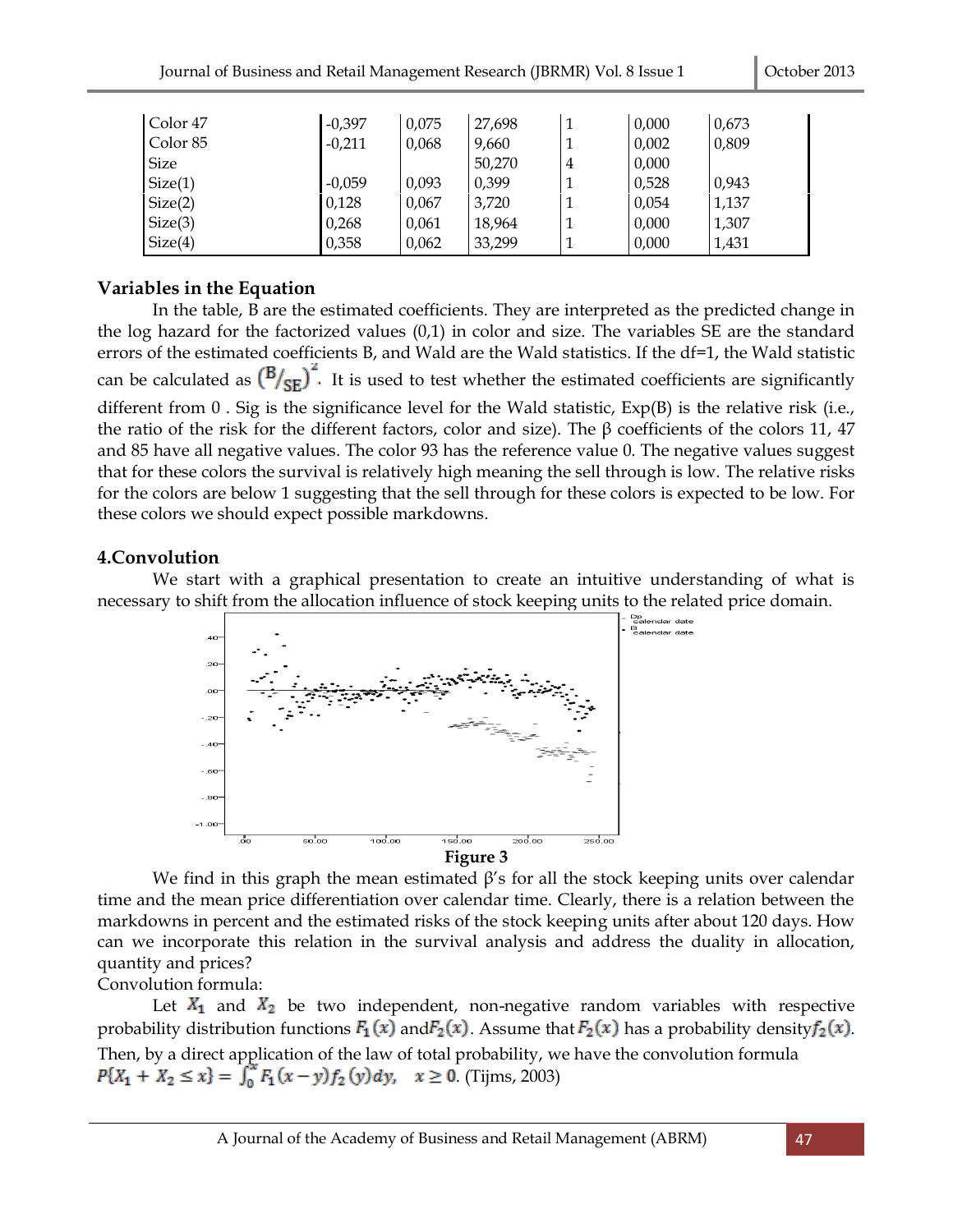A good can have two events in calendar time: first, a probable markdown and secondly, the moment that it is sold. With this knowledge, we can apply convolution to define the markdown point in calendar time. The sum of the time to markdown and the time for the article to be sold is the total event time. The convolution applies.

## **4.1.Spline regression**

We formulate a regression equation to give form to the convolution and find the markdown moment and the related price elasticity coefficient. Spline regression can be used for our problem, it gives the 'knot', i.e., the markdown moment as a result.  $\beta x = p = \alpha x(t-\tau).$ 

x is just the indicator of the stock keeping unit applied and equals 1 if applied.  $\beta$  is the regression parameter of the influence on the sell through of the stock keeping unit and  $\dot{p}$  is the price differential in time t and  $\tau$  the markdown moment convolution applied. The estimated  $\alpha$  gives the price elasticity.



As an overall estimate for the price elasticity parameter we found  $\alpha = -0.004$  and the 'knot' is the 105.69 day in the selling period.

As mentioned before, the constant in Cox-regression is absorbed in the base line. Clearly, from Figure 4 there is a constant to estimate if we wanted relate the results from the spline regression equation to the estimated  $\beta$ 's.

The hazard is defined as:  $H(t|x) = H_0(t) \exp(x'\beta).$ 

We want to preserve these estimated hazards when we change to the price domain without having a constant in the exponential. As a result we apply a change in measurement for the base line hazard. The relation of the hazard in price domain can be formulated as:  $H(t|p) = H_0(t) \exp(\dot{p}).$ 

So we can define our constant as  $\ln \left| \frac{H_0}{H} \right|$ .

Define  $\dot{p} = \alpha(t-\tau) + |\hat{\beta} - \hat{p}|$  $\|\hat{\beta} - \hat{p}\|$  is the absolute difference between the average  $\beta$ 's and average  $\dot{p}$ 's.  $H_0 e^{\beta} = H_0 e^{\alpha(t-\tau)+|\beta-\hat{p}|}$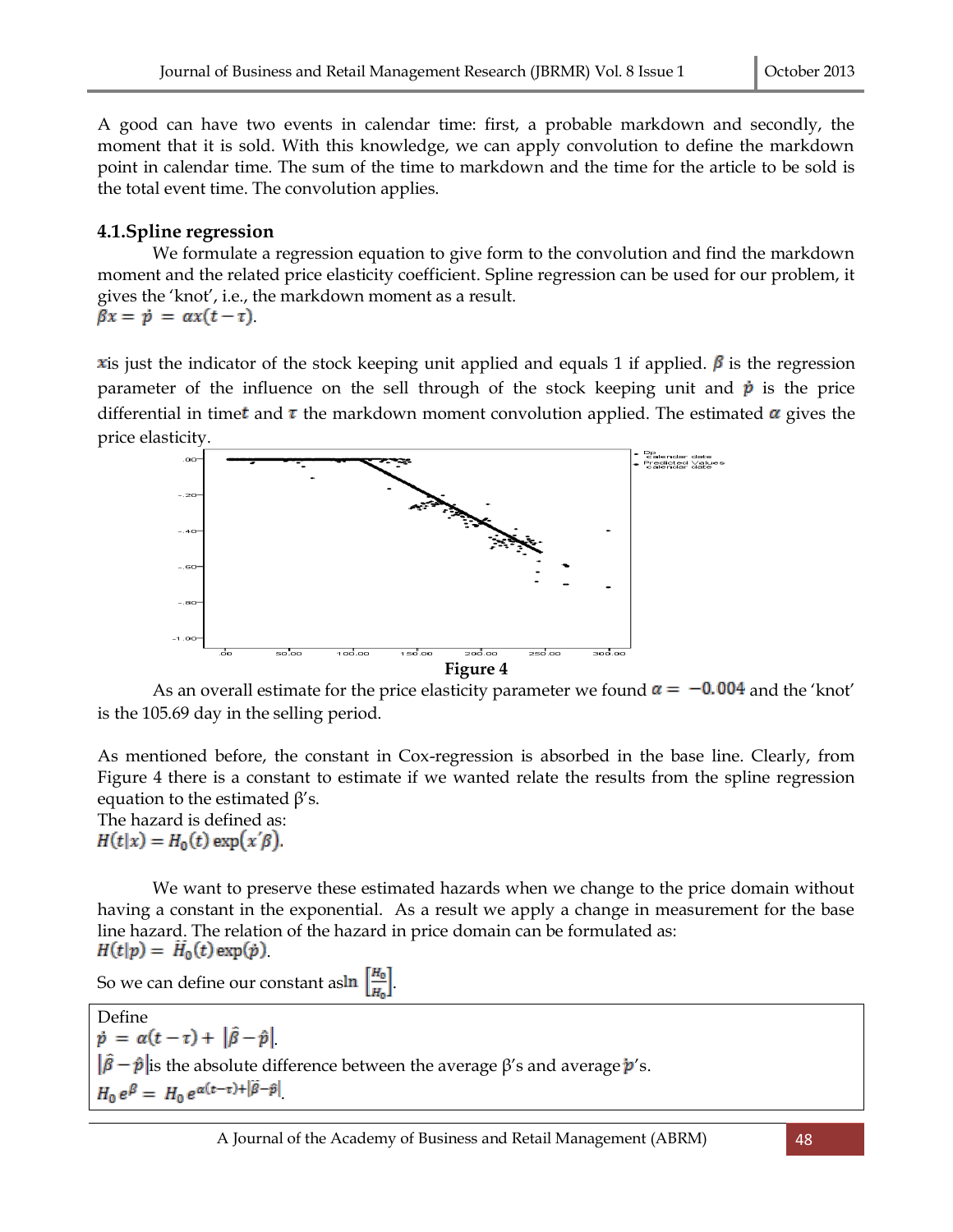$\widehat{H}_0 = H_0 e^{|\vec{\beta} - \hat{p}|}.$  $Ln\left[\frac{H_0}{u}\right] = \left|\hat{\beta} - \hat{p}\right|$ 

#### **4.2. Stochastic calculus**

We defined the constant as a change in measure but the constant is really stochastic in nature. The average price of a product which the retailer observed is the superposition of a weighted average of the supply prices at the shopping floor. The average price follows a Brownian motion by the delayed entry process caused by the consumer demand in time. This is the abstract formulation to say that observed supply prices and so their differentials fluctuate randomly as we can see in Figure 3. It is Î to calculus that gives the recipes to define the inherent volatility of the supply price.<br>  $dP(t) = [\alpha(t - \tau)]dt + \sigma dW(t).$ 

Notice that  $\frac{dP}{dt}$  has a very simple form  $at + constant$  in its non-Brownian part. As a consequence we only need to multiply σ (estimated standard deviation of the supply prices) with our defined base hazard ratio to fulfill the inherent Brownian process (Shreve, 2004).  $p = \bar{p} + \sigma Ln\left(\frac{H_0}{H_0}\right) + \frac{1}{2}\alpha(t-\tau)t$  In which  $\sigma$  is the estimated standard deviation of the supply prices and  $\bar{p}$  is the weighted initial average full retail price.  $\sigma$  Measures the inherent volatility of the supply prices just as it does for the prices in financial applications.  $\alpha(t-\tau)$ Applies if  $t > \tau$  otherwise  $\dot{p} = 0$  and only the stochastic component  $\bar{p} + Ln\left[\frac{H_0}{\mu}\right]$  rests.

In Figure 5 we see what it looks like for the price development in calendar time.

It is important to notice that we cannot ignore the fluctuations in the supply price of the items; the fluctuations could be substantial and outweigh the possible optimal markdowns, especially in the time interval around the 'knot' moment of the markdown.



### **5. Revenue optimization**

Now all the ingredients to optimize the revenue function are formulated. As was already given in the introduction, our task is now relatively simple. For the univariate case that we formulated, there is no need to use the more advanced mathematical tools than those found in the Bellman-Jacobi-Hamilton formulation (Liberzon, 2012). We can develop a simple algorithm that searches for the optimum. It is only the markdown moment in time that varies and influences the sell through and realized retail price. Given that the revenue function is concave and the restriction of the selling period in 200 days, we find an optimum that is global in the interior or an optimum that is restricted by the end of the selling period.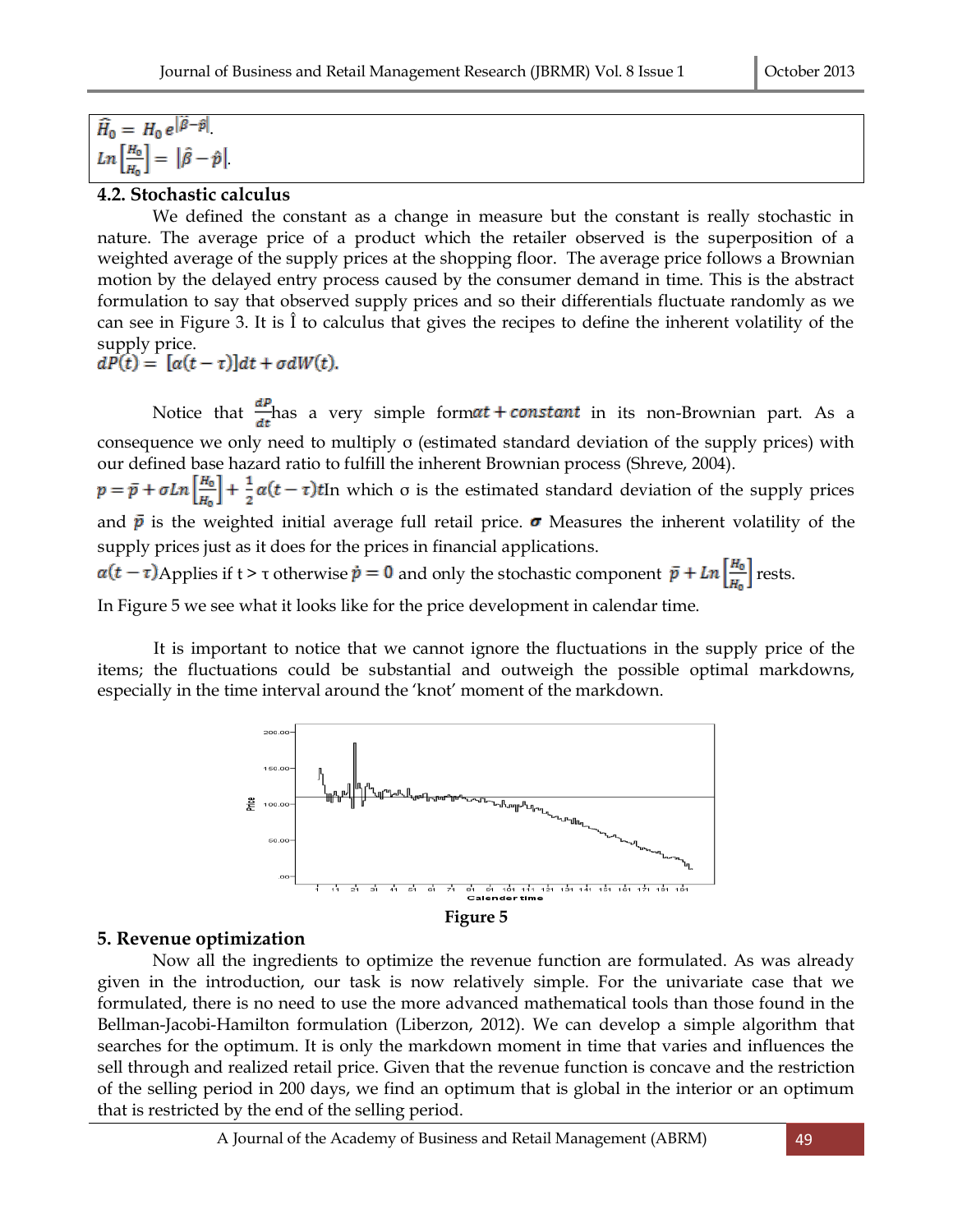We give in Figure 6 an example of the development of the optimization algorithm for the color white and define the algorithm that gives the optimum. Notice that we could also define our problem as  $min[P - R + cp]$ .



For color 11 (white T-shirts) the optimal revenue is when the markdowns are applied after 104 selling days. Note that Figure 6 gives the path of the algorithm; it does not give the cumulative path of the revenue for the specific color. We find the cumulative path in Figure 7 We can now translate the revenue integral into an algorithm that gives us numerical results.  $R_t = R(S_t, p, \tau)$ .

The revenue at time t is a function from  $S_t$ ,  $p$  and  $\tau$  (the markdown moment)<br>  $1 - S_t = \begin{cases} 1 - \hat{S}_0^{exp(\alpha(t-\tau))} & , t \geq \tau \\ 1 - S_0^{exp(\beta)} & , t < \tau \end{cases}$  the sell through at time t. the sell through at time t.

$$
p_t = \begin{cases} \sigma L n \left[\frac{H_0}{H_0}\right] + \bar{p} + \frac{1}{2} \alpha (t - \tau) t, \ t \ge \tau \\ \sigma L n \left[\frac{\hat{H}_0}{H_0}\right] + \bar{p}, \ t < \tau \end{cases}
$$

The revenue becomes the weighted price at t by the sell through minus cost price.

$$
\dot{p}_t = \begin{cases} \alpha(t-\tau) + Ln\left[\frac{H_0}{H_0}\right], \ t \ge \tau \\ 0, \ t < \tau \end{cases}
$$

For color 11 the estimated parameters are:

 $\alpha = -0.004$  $β = -0.177$  $\sigma$  = *N*(0, 0.116)  $\bar{p}$  = 71.50  $Ln\left[\frac{H_0}{H_0}\right] = 0.0597$  $cp = 27.41$ 

For the exhaustive search we define 200 vectors with 200 entries for every  $i = (1,...,200) \tau^{i}$  has i as the first markdown. For example  $\tau^5 = (0,0,0,0,5,...,200)$ The revenue vectors are

 $R_t^i = [1 - S_t^i] * p_t^i - c p_t^i$ Cumulate the vectors over t to find  $R^i = \sum_t R^i_t$ .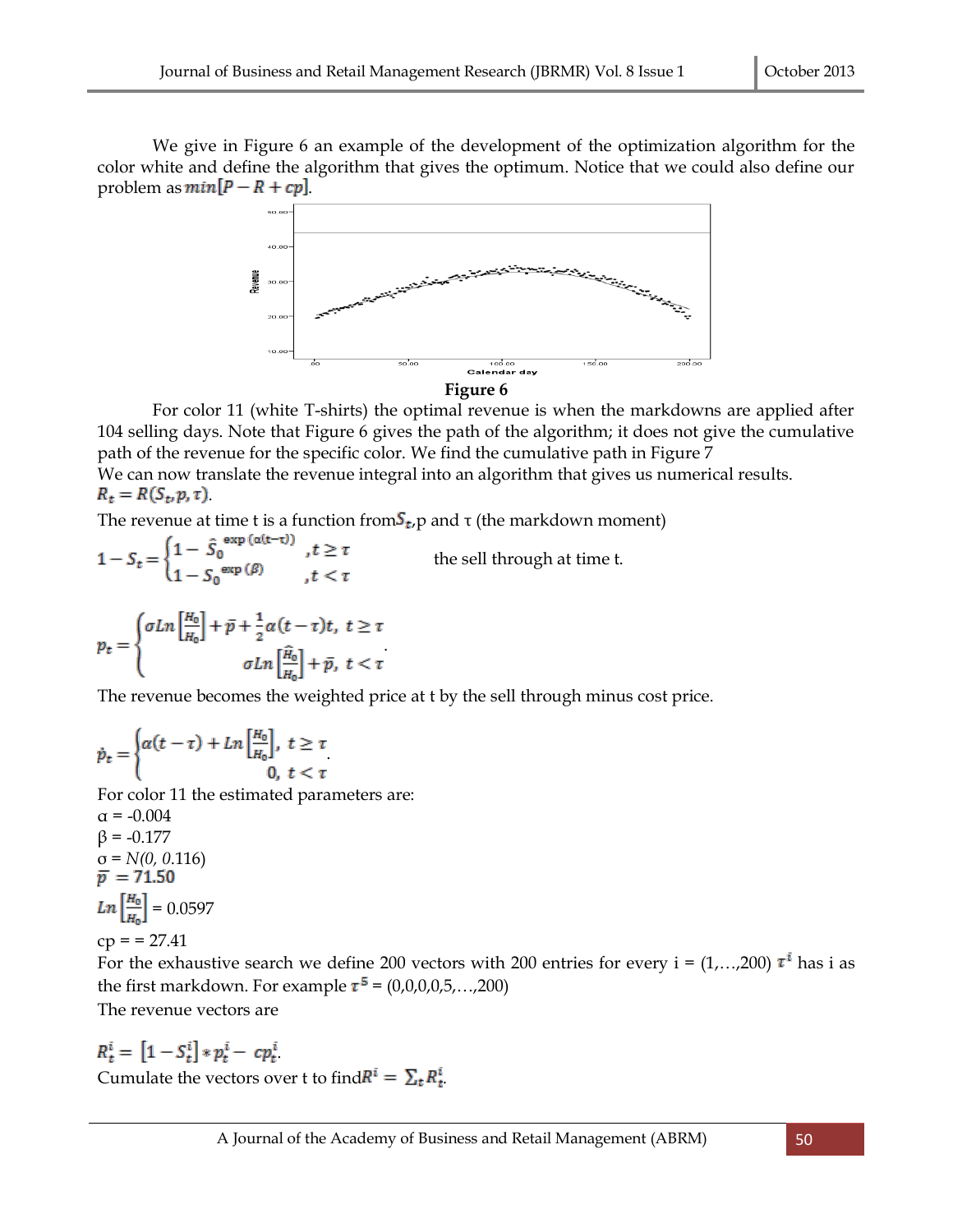The results for color 11 we find in Figure 6. The maximum is reached with an applied markdown starting at day 104.



For  $R^{104}$  we find in Figure 7 the course of the revenue per calendar day and in Figure 8 the development of the price. As expected the price development is decreasing while the price elasticity α is negative and the law of demand holds.

#### **6. Conclusions**

Using the results from Survival analysis and financial calculus we can derive in the univariate case a revenue curve, appropriate for an optimal markdown policy in retail. We showed that the law of demand holds and during the selling period the expected price development is decreasing as is common in retail and find as such the optimal markdown moment.

#### **6.1. Further research**

The line of arguments that we followed guarantees expansion to the application of the multivariate cases and also a further research in optimal pricing that arises in the question of the optimal initial price at the start of the selling period.

### **References**

Aalen, O. O. et al., 2009. History of applications of martingales in survival analysis. *Journal Électronique d'Histoire des Probabiltés et de la Statistique,* Volume 5, pp. 1-28.

Flemming, T. R. & Harrington, D. P., 2005. *Counting Processes and Survival Analysis.* sl:Wiley.

- Gill, R. D., 1984. Understanding Cox's regression model: A martingale approach. *Journal of the American Statistical Association,* Volume 79, pp. 441-447.
- Gjessing, H. K., Aalen, O. O. & Borgan, O., 2008. *Survival and Event History Analysis: A Process Point of View.* sl:Springer Verlag.

Gosavi, A., 2003. *Simulation-Based Optimization: Parametric Optimization Techniques and Reinforcement Learning.* sl:Kluwer Academic Publishers.

Kalbfleisch, J. D. & Prentice, R. L., 2002. *The Statistical Analysis of Failure Time Data.* sl:Wiley Interscience.

Liberzon, D., 2012. *Calculus of Variations and Optimal Control Theory: A Concise Introductioin.*  sl:Princeton University Press.

Shreve, S. E., 2004. *Stochastic Calculus for Finance II, Continuous-Time Models.* sl:Springer.

SPSS Inc. , 2010. *IBM SPSS Statistics 19 Algorithms.* sl:sn